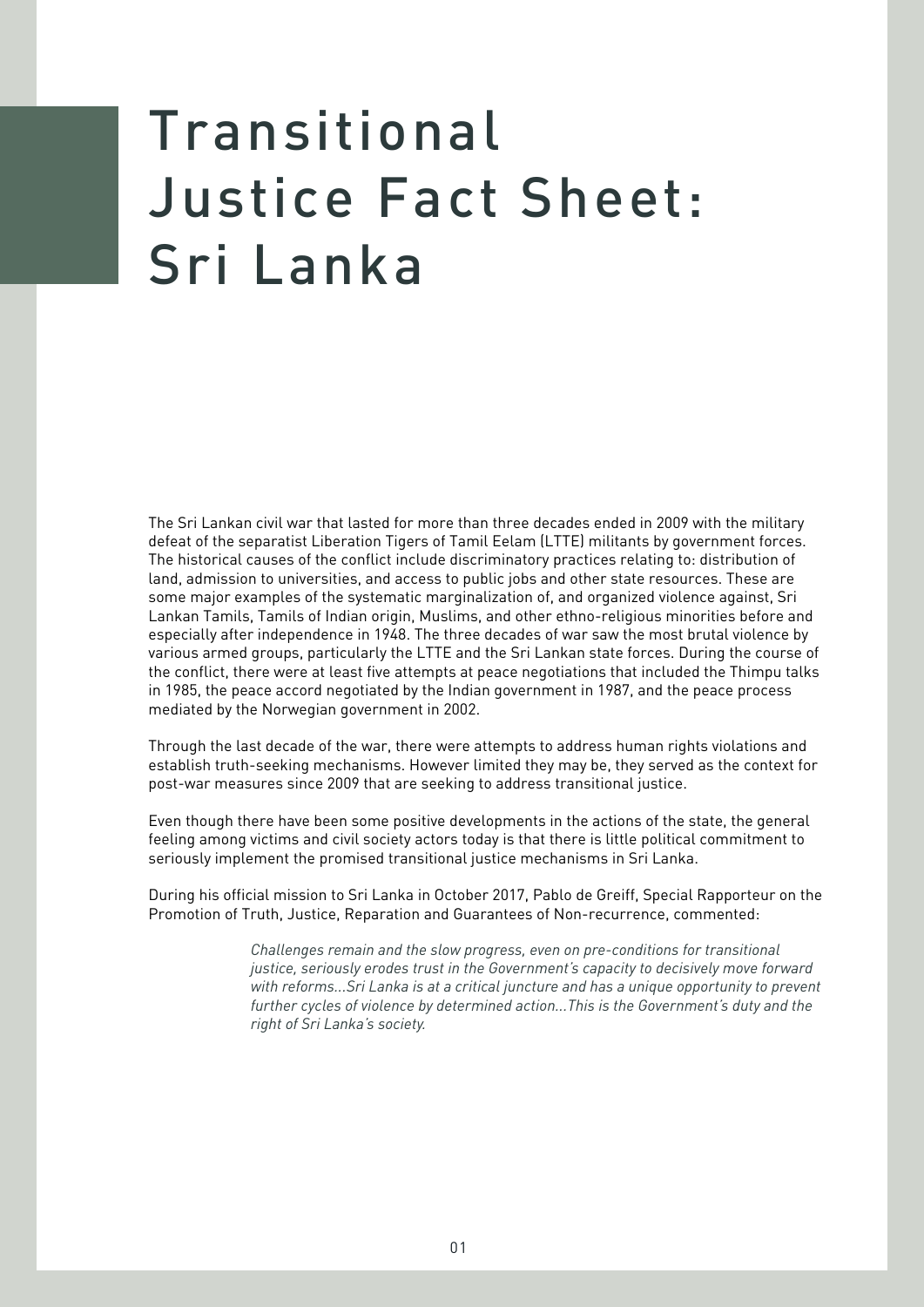## Transitional Justice Initiatives

|              | <b>SRI LANKA GOVERNMENT</b>                                                                                                                                                                                                                                                                                                                                                                                                                                                                                                                                                                                                                                                                                                                                                                                                                                                                                                                                                                                                                                                                                                                                                                                                                                                                                                  | <b>INTERNATIONAL</b>                                                                                                                                                                                                                                                                                                                                                                                                                                                                                                                                                                                                                                                                                                                                                                                                                                                                                                                                                                                            |
|--------------|------------------------------------------------------------------------------------------------------------------------------------------------------------------------------------------------------------------------------------------------------------------------------------------------------------------------------------------------------------------------------------------------------------------------------------------------------------------------------------------------------------------------------------------------------------------------------------------------------------------------------------------------------------------------------------------------------------------------------------------------------------------------------------------------------------------------------------------------------------------------------------------------------------------------------------------------------------------------------------------------------------------------------------------------------------------------------------------------------------------------------------------------------------------------------------------------------------------------------------------------------------------------------------------------------------------------------|-----------------------------------------------------------------------------------------------------------------------------------------------------------------------------------------------------------------------------------------------------------------------------------------------------------------------------------------------------------------------------------------------------------------------------------------------------------------------------------------------------------------------------------------------------------------------------------------------------------------------------------------------------------------------------------------------------------------------------------------------------------------------------------------------------------------------------------------------------------------------------------------------------------------------------------------------------------------------------------------------------------------|
| <b>TRUTH</b> | 2006: A Presidential Commission of<br>Inquiry headed by Judge Nissanka<br>Udalagama is appointed on 3 November<br>2006, to look into 15 cases of serious<br>violations of human rights from 2005-<br>2006. These included the assassination<br>of former Foreign Minister Lakshman<br>Kadirgamar, the killing of 17 aid work-<br>ers of the French INGO Action Contre Le<br>Faim in Mutur, the killing of five youths<br>in Trincomalee, the disappearance of<br>Rev. Nihal Jim Brown of Philip Neri's<br>Church at Allaipidi on 28 August 2006,<br>and a number of other high profile<br>cases. This report was tabled in Parlia-<br>ment in October 2015.<br>2010: The government appoints a Les-<br>sons Learnt and Reconciliation Commis-<br>sion (LLRC) to look into concerns around<br>the war since 2002. Hundreds of people<br>testify and over 5000 submissions are<br>made. The final report is tabled in Par-<br>liament in 2011 with significant recom-<br>mendations.<br>2013: President Mahinda Rajapaksa<br>appoints the Paranagama Commission<br>(Presidential Commission of Inquiry into<br>Complaints of Abductions and Disap-<br>pearances) to investigate complaints<br>regarding missing persons in the North-<br>ern and Eastern Provinces from 10 June<br>1990 until the war ended on 19 May<br>2009. | 2010: UN Secretary General sets<br>up a Panel of Experts to understand<br>the accountability obligations for<br>violations of international human<br>rights and humanitarian law during<br>the final stages of the conflict.<br>2011: The Panel delivers its report<br>which is rejected by the Sri Lankan<br>government.<br>2014: UNHRC mandates the<br>OHCHR to undertake a special<br>investigation into crimes that<br>occurred during the same period<br>covered by the LLRC.<br>2015: Sri Lanka co-sponsors<br>UNHRC resolution 30/1, along<br>with the USA, that promotes ac-<br>countability and commits to initi-<br>ating a four-mechanisms based<br>transitional justice programme,<br>in addition to other state reforms<br>towards ensuring non-recurrence.<br>The four proposed mechanisms<br>were: i. Office of Missing Persons;<br>ii. A Truth, Justice, Reconciliation<br>and Non-Recurrence Commission;<br>iii. An Office for Reparations; iv.<br>Judicial Mechanism with Special<br>Counsel. |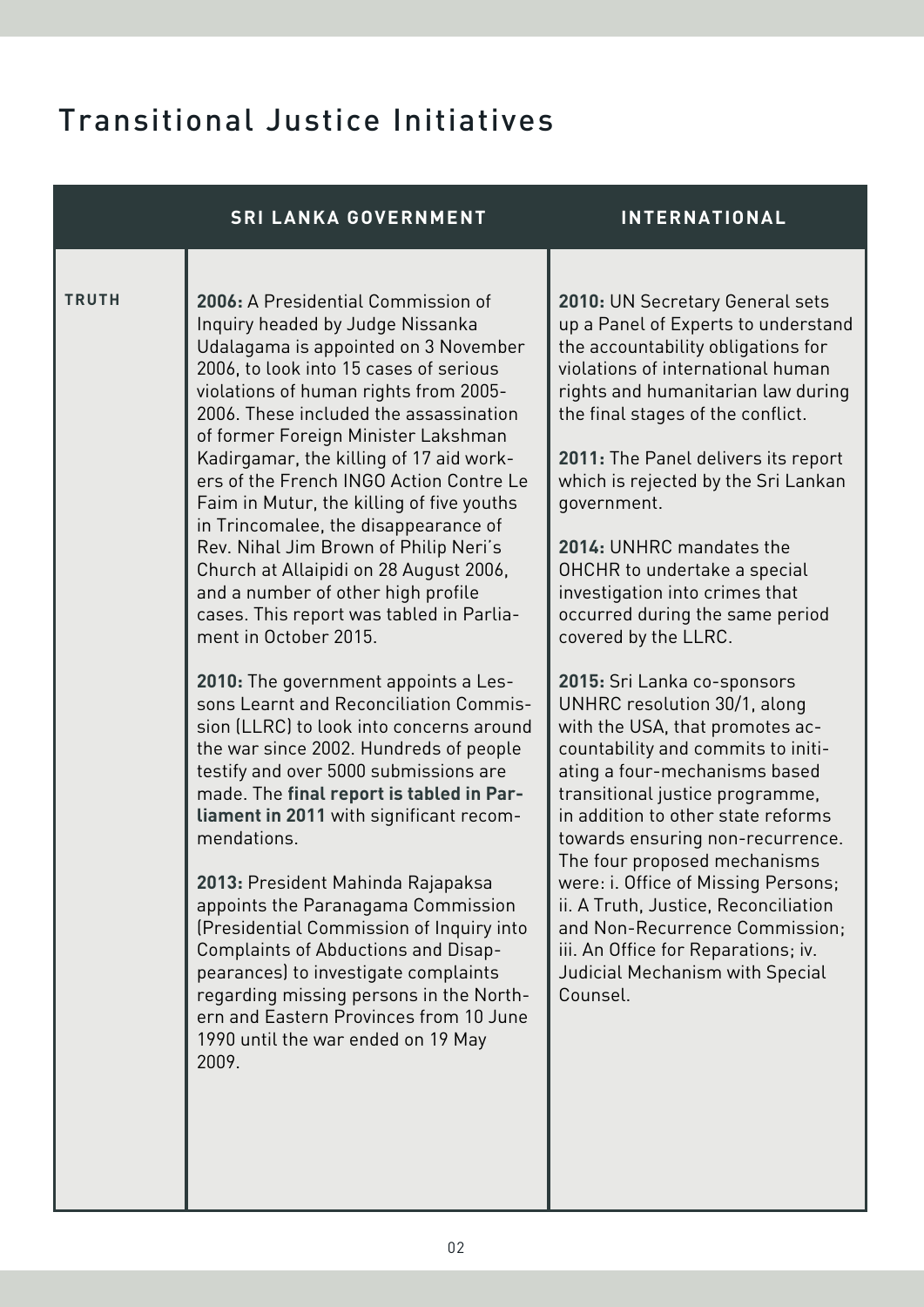